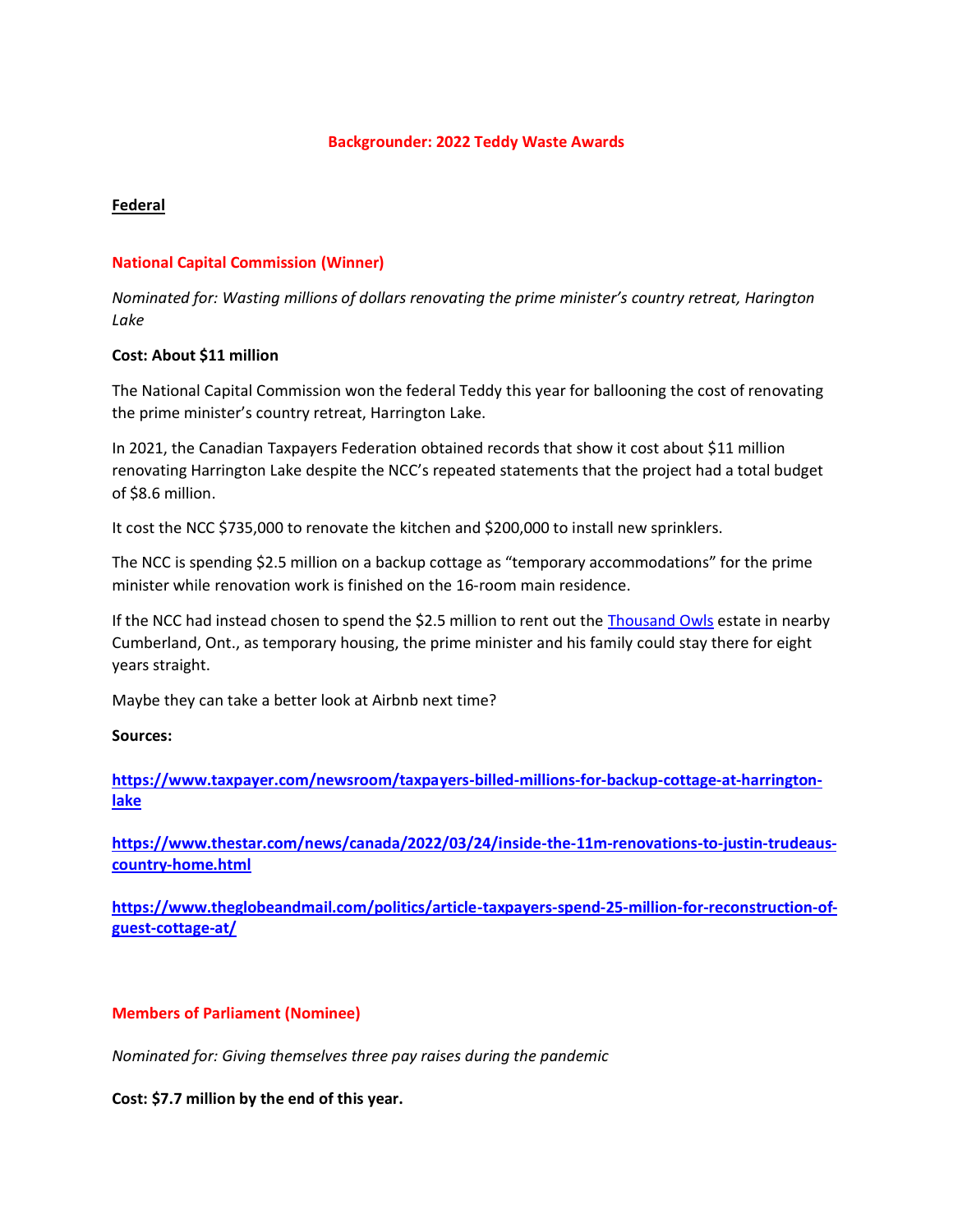While many Canadians took a pay cut during the pandemic, MPs gave themselves three pay raises.

The pay raises range from an extra \$10,600 for a backbench MP to an extra \$21,200 for the prime minister compared to pre-COVID-19 salaries. A backbench MP receives an annual salary of \$189,500, while the prime minister's annual salary is now \$379,000.

Politicians in other countries showed solidarity with their taxpayers and took a pay cut.

"We acknowledge New Zealanders who are reliant on wage subsidies, taking pay cuts and losing their jobs as a result of the COVID-19 global pandemic," said New Zealand Prime Minister Jacinda Ardern. "I can confirm that myself and government ministers and public service chief executives will take a 20 per cent pay cut for the next six months."

The CTF identified 30 jurisdictions where politicians took pay cuts at some point during COVID-19.

Politicians don't deserve a pay raise when their tax hikes and deficits make it harder for Canadians to afford gasoline and ground beef.

### **Sources**

**<https://www.taxpayer.com/newsroom/the-joke-is-on-taxpayers-on-april-fools%E2%80%99-day>**

**<https://www.taxpayer.com/newsroom/poll-nearly-8-in-10-canadians-against-mp-pay-raise>**

**<https://www.taxpayer.com/media/Labour-Day-Reality-Check-2021.pdf>**

## **The Canada Mortgage and Housing Corporation (Nominee)**

*Nominated for: Spending \$450,000 to study a home equity tax* 

## **Cost: \$450,000**

The Liberals say they won't put in a home equity tax. The Conservatives say they won't do it either. But that hasn't stopped the Canada Mortgage and Housing Corporation.

The CMHC spent close to half a million dollars to study a home equity tax.

The lucky recipient of that federal money was a British Columbian advocacy group called Generation Squeeze. They were paid to examine whether the federal government should tax Canadians' home equity, among other things.

When news first broke about the study in 2020, the CMHC denied the story. Despite the bluster, Generation Squeeze's own report released in January of this year recommends a surtax on the value of homes above \$1 million.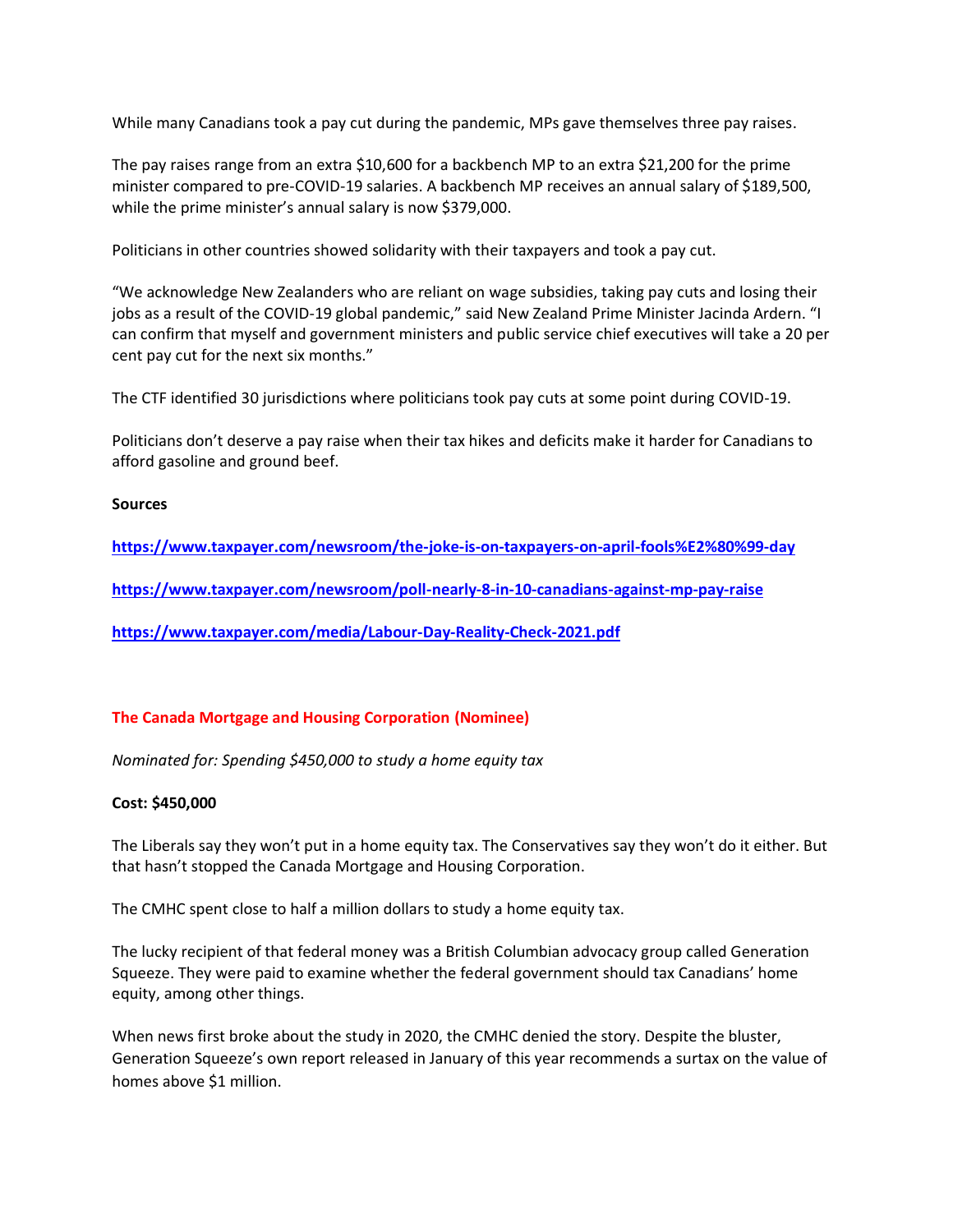The CMHC couldn't help but hand Generation Squeeze even more money after the study was published. In April, the CTF reported that Generation Squeeze received another \$200,000 of taxpayers' money to understand the results of their home equity tax study.

Only the CMHC could spend nearly half a million dollars studying a tax that taxpayers don't want.

### **Sources**

**<https://www.taxpayer.com/newsroom/cmhc-giving-200,000-more-to-home-equity-tax-advocates>**

**<https://www.taxpayer.com/newsroom/cmhc-spent-250,000-on-home-tax-study,-despite-denials>**

**[https://bc.ctvnews.ca/time-for-an-equity-tax-experts-look-for-solutions-to-increasingly-unaffordable](https://bc.ctvnews.ca/time-for-an-equity-tax-experts-look-for-solutions-to-increasingly-unaffordable-housing-1.5729467)[housing-1.5729467](https://bc.ctvnews.ca/time-for-an-equity-tax-experts-look-for-solutions-to-increasingly-unaffordable-housing-1.5729467)**

## **Rideau Hall (Nominee)**

*Nominated for: Letting former governors general bill Canadians from beyond the grave* 

## **Cost: Up to \$1 million each year**

Rideau Hall gets a federal nomination this year for an office expense program that just won't die.

At the start of 2021, the CTF revealed that former governors general can bill taxpayers for expenses every year after they leave office and up to six months after their death.

The expense account provides up to \$206,040 each year and can be used for hospitality costs, salaries for up to four staff, office and travel expenses. The total cost to taxpayers could reach more than \$1 million annually with all five former governors general.

The CTF asked the federal government multiple times for information on what it plans to do with this expense account. So far, the answer is nothing.

The right answer is clear: former government employees shouldn't be able to bill taxpayers.

## **Sources:**

**[https://www.taxpayer.com/newsroom/former-governor-generals-allowed-to-bill-canadians-beyond](https://www.taxpayer.com/newsroom/former-governor-generals-allowed-to-bill-canadians-beyond-the-grave)[the-grave](https://www.taxpayer.com/newsroom/former-governor-generals-allowed-to-bill-canadians-beyond-the-grave)**

**[https://nationalpost.com/news/politics/review-calls-for-more-transparency-around-expense](https://nationalpost.com/news/politics/review-calls-for-more-transparency-around-expense-program-for-former-governors-general)[program-for-former-governors-general](https://nationalpost.com/news/politics/review-calls-for-more-transparency-around-expense-program-for-former-governors-general)**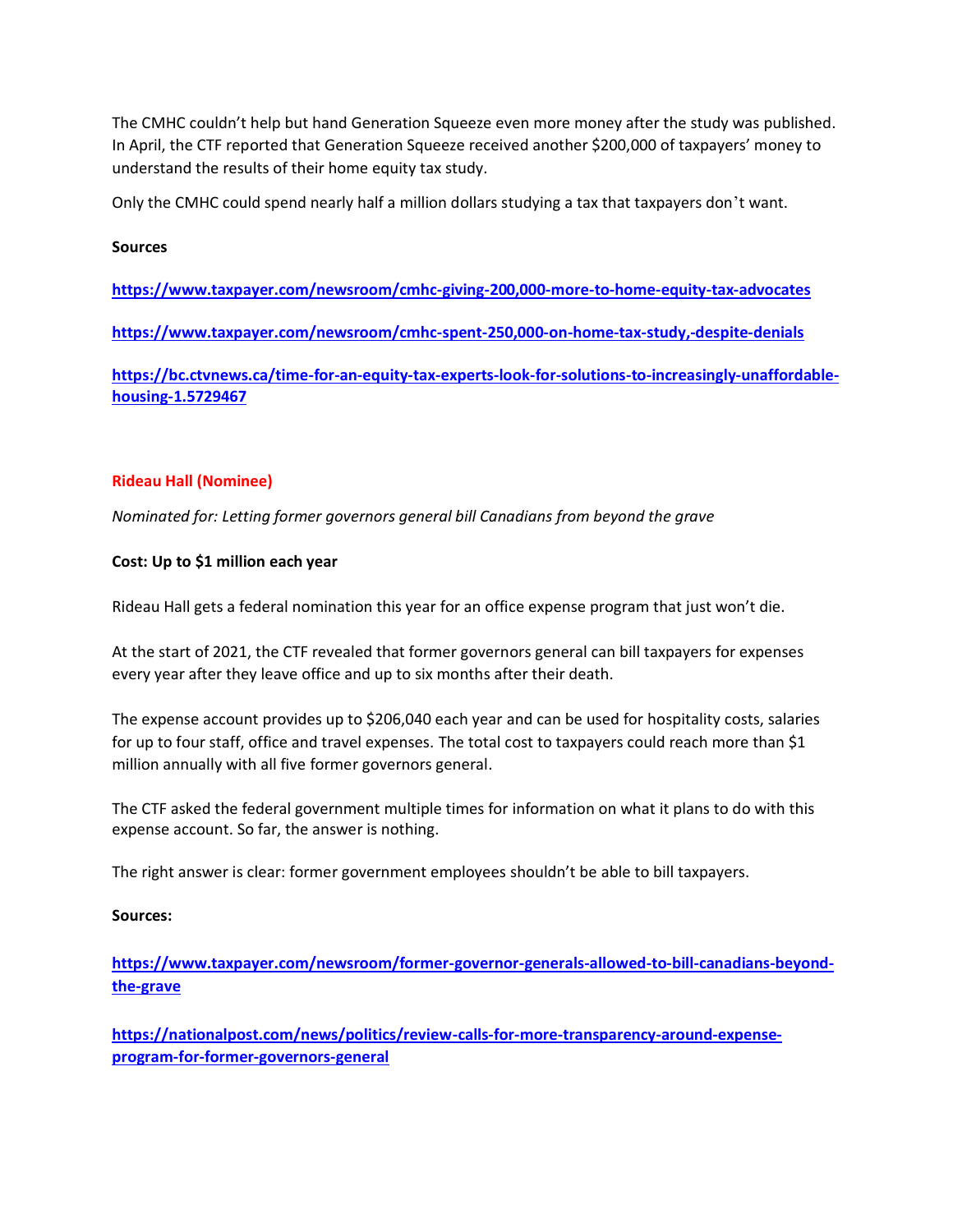# **Canadian Heritage (Nominee)**

*Nominated for: Spending over \$1,000 studying a free service*

## **Cost: \$1,024**

Only in the federal government could someone spend over a thousand dollars on a free service.

In 2019, the federal government audited a pair of special operating agencies within the Department of Canadian Heritage. During the audit, bureaucrats came across a Remington Model 870 Wingmaster shotgun at their Ottawa offices, stored unloaded and locked in a vault with limited access.

The department came up with a brilliant plan for a micro-audit on what to do with it. While that plan was getting off the ground, however, management figured out they could just call the Ottawa police to get rid of the unwanted gun for free.

The police took the gun away free of charge in late September of 2019. But not before the bureaucrats spent \$1,024 on the micro-audit, which included \$230 to translate the report into French.

Taxpayers hope Canadian Heritage doesn't play roll up the rim and turn a free coffee into a \$10,000 bill.

#### **Sources**

**<https://www.taxpayer.com/newsroom/canadian-heritage-spends-over-1000-to-get-rid-of-a-shotgun> [https://www.canada.ca/en/canadian-heritage/corporate/publications/audits/microaudit](https://www.canada.ca/en/canadian-heritage/corporate/publications/audits/microaudit-firearm.html)[firearm.html](https://www.canada.ca/en/canadian-heritage/corporate/publications/audits/microaudit-firearm.html)**

## **Provincial**

## **Investissement Québec, (Winner)**

*Nominated for: Subsidizing the Airbus A220 to the tune of \$380 million*

## **Cost: \$380 million**

Investissement Québec is very deserving of this year's top provincial title for adding another \$380 million in subsidies to the Airbus A220 project, formerly known as the Bombardier C-Series.

Back in 2015, the Crown corporation put \$1.3 billion into the Bombardier C-Series project in exchange for partial ownership.

That \$1.3 billion investment is now worthless, according to the corporation's latest annual report.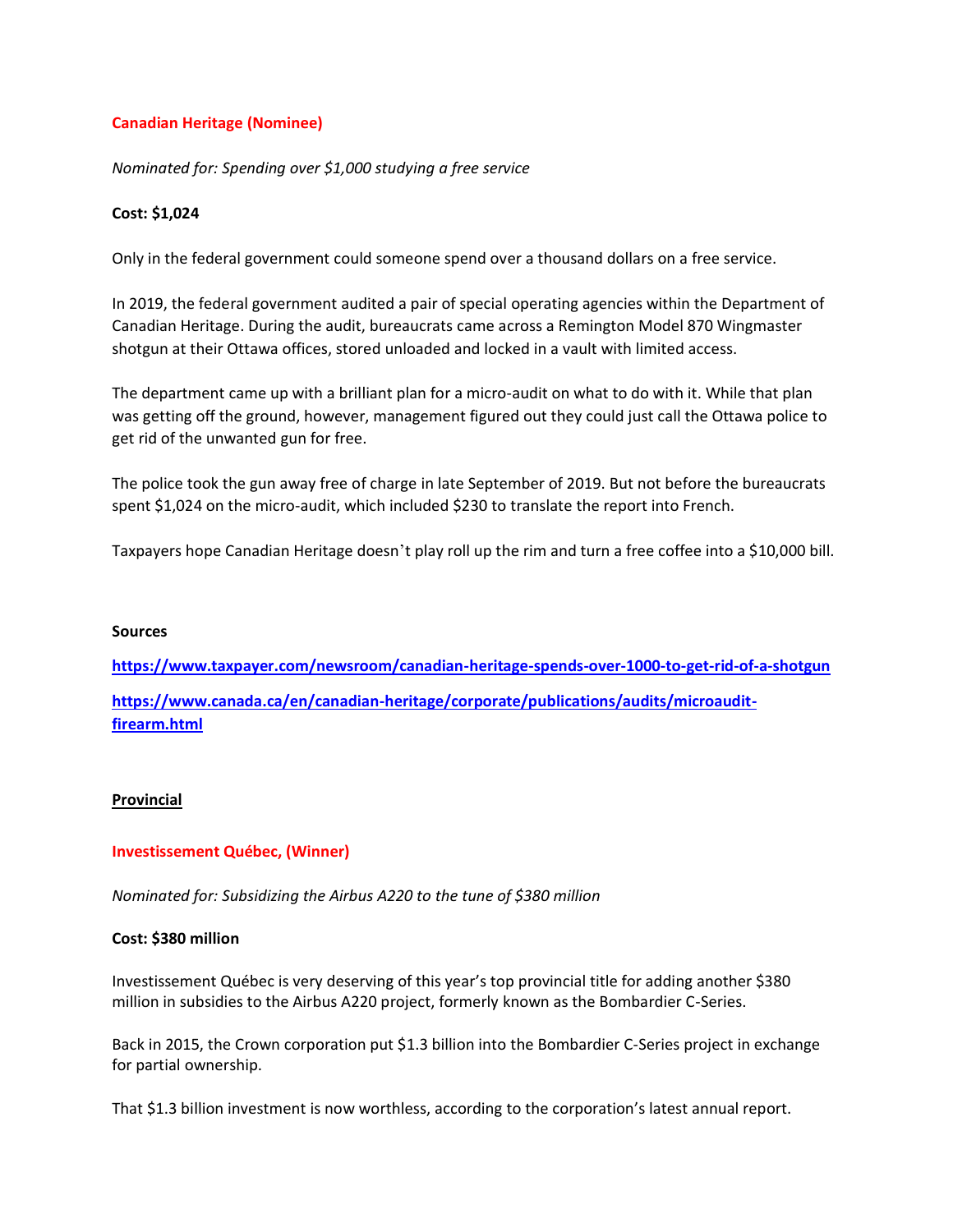This \$1.3-billion loss didn't stop the Crown corporation from giving more tax dollars to planes. It announced an additional \$380 million would be given to Airbus A220 program.

Airbus A220 may have a new name, but it's the same Bombardier C-Series that tanked the last \$1.3 billion.

### **Sources:**

**<https://www.journaldemontreal.com/2022/01/17/encore-des-millions-dans-la-cseries>**

**[https://montreal.ctvnews.ca/quebec-invests-another-us-300-million-to-maintain-stake-in-old-c](https://montreal.ctvnews.ca/quebec-invests-another-us-300-million-to-maintain-stake-in-old-c-series-program-1.5768084)[series-program-1.5768084](https://montreal.ctvnews.ca/quebec-invests-another-us-300-million-to-maintain-stake-in-old-c-series-program-1.5768084)**

### **Manitoba Conservation and Climate (Nominee)**

*Nominated for: Spending more than \$150,000 to stop scaring polar bears*

#### **Cost: \$150,000**

How do you scare a polar bear?

You don't. They're huge, they're among the biggest predators in North America and they're not scared of anything.

Yet, Manitoba's provincial government spent \$150,000 to stop scaring polar bears away from tourists.

The money was given to the tour company Frontiers North Adventures. The group runs a fleet of tundra buggies for tourists in Churchill, Man. The money was used to transform a diesel tundra buggy into an electric vehicle to reduce the noise that could scare away the bears.

Before spending all that cash, taxpayers wish the government had watched the raft of YouTube videos that show polar bears sound asleep as the diesel buggies pass by.

#### **Sources:**

**[https://www.ctvnews.ca/climate-and-environment/world-s-first-electric-tundra-buggy-used-for](https://www.ctvnews.ca/climate-and-environment/world-s-first-electric-tundra-buggy-used-for-polar-bear-spotting-in-churchill-man-1.5685111)[polar-bear-spotting-in-churchill-man-1.5685111](https://www.ctvnews.ca/climate-and-environment/world-s-first-electric-tundra-buggy-used-for-polar-bear-spotting-in-churchill-man-1.5685111)**

**<https://www.winnipegfreepress.com/local/tundra-buggy-to-go-electric-573669652.html>**

**Newfoundland's Department of Tourism, Culture, Arts and Recreation (Nominee)**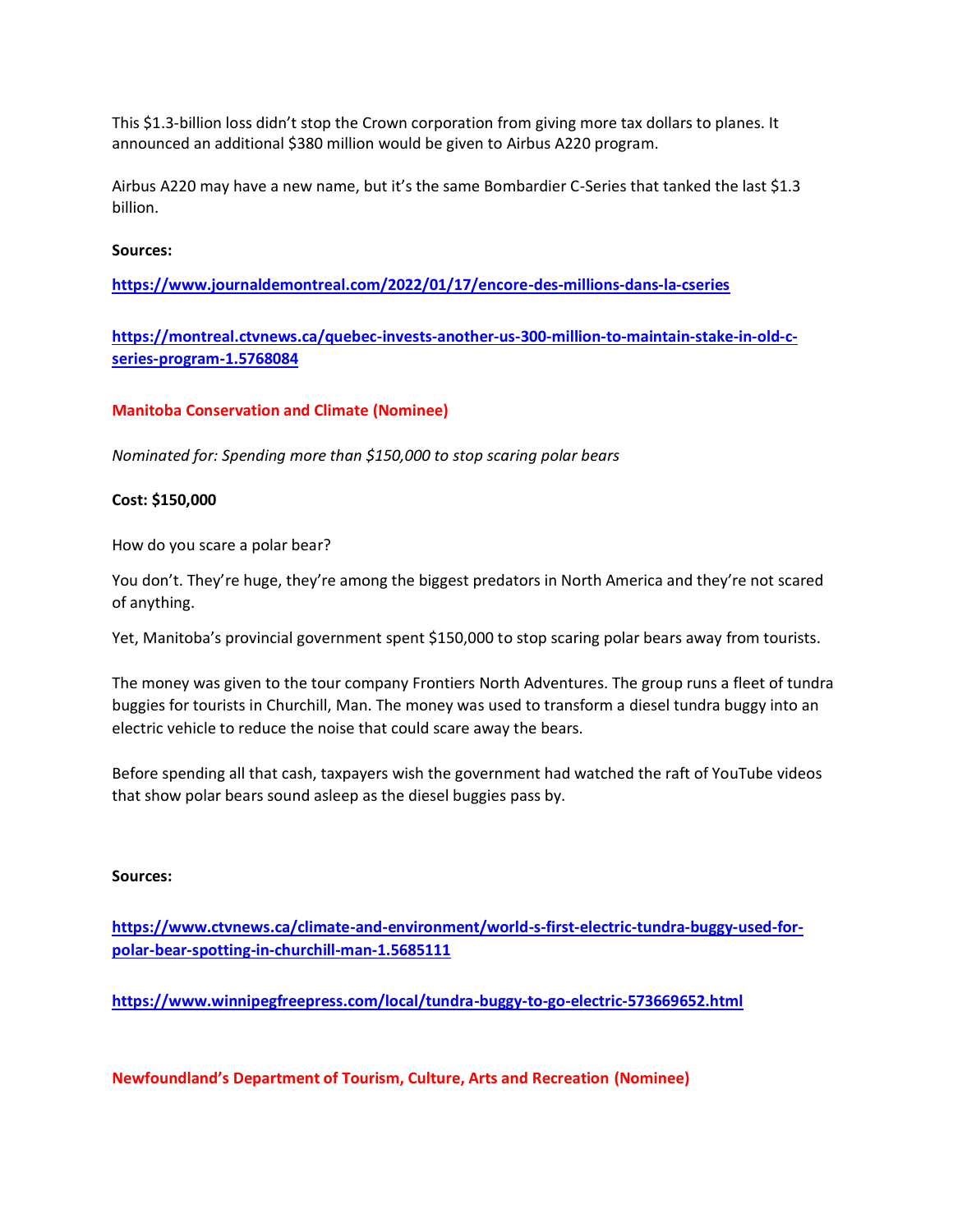## *Nominated for: "Investing" more than a hundred thousand on couches*

### **Cost: \$136,000**

Newfoundland and Labrador's government gets a Teddy nod this year for spending close to \$140,000 on four fancy couches.

Tourism Minister Steve Crocker thinks they'll be big tourist draws at the province's renovated Colonial Building, which used to serve as the legislature and is being turned into a museum.

While Crocker is free to believe in a niche tourism market for Victoria-era furniture, taxpayers shouldn't be on the hook for four sofas that cost nearly \$140,000.

Frankly, Crocker should probably clear the purchase with Finance Minister Siobhan Coady, who warned that a child born in Newfoundland and Labrador "owes debt for its birthright" as deficits continue.

#### **Sources:**

**[https://www.cbc.ca/news/canada/newfoundland-labrador/bourne-chairs-colonial-building](https://www.cbc.ca/news/canada/newfoundland-labrador/bourne-chairs-colonial-building-restoration-1.6281053)[restoration-1.6281053](https://www.cbc.ca/news/canada/newfoundland-labrador/bourne-chairs-colonial-building-restoration-1.6281053)**

### **Government of Ontario (Nominee)**

*Nominated for: Giving political parties a payday advance for their political welfare*

#### **Cost: Over \$60 million**

Every political party at Queen's Park gets a Teddy nod this year for raking in the payday cash advances Premier Doug Ford failed to cancel.

In Ontario, taxpayers are forced to hand over money to political parties four times a year due to a pervote subsidy system.

Despite Ford's promise to end political welfare, his government passed [legislation](https://www.ola.org/sites/default/files/node-files/bill/document/pdf/2021/2021-04/b254ra_e.pdf) that allows Ontario's four major political parties to get three quarterly payments early. The payments arrived just in time for the 2022 election.

Ford also hiked the per-vote subsidy, which increased the subsidy to more than \$60 million over his government's term.

Opposition parties at Queen's Park fight almost everything Ford does. But they've found something they can give Ford a pass on: Giving themselves more tax dollars.

Can you hear the Kumbaya at Queen's Park?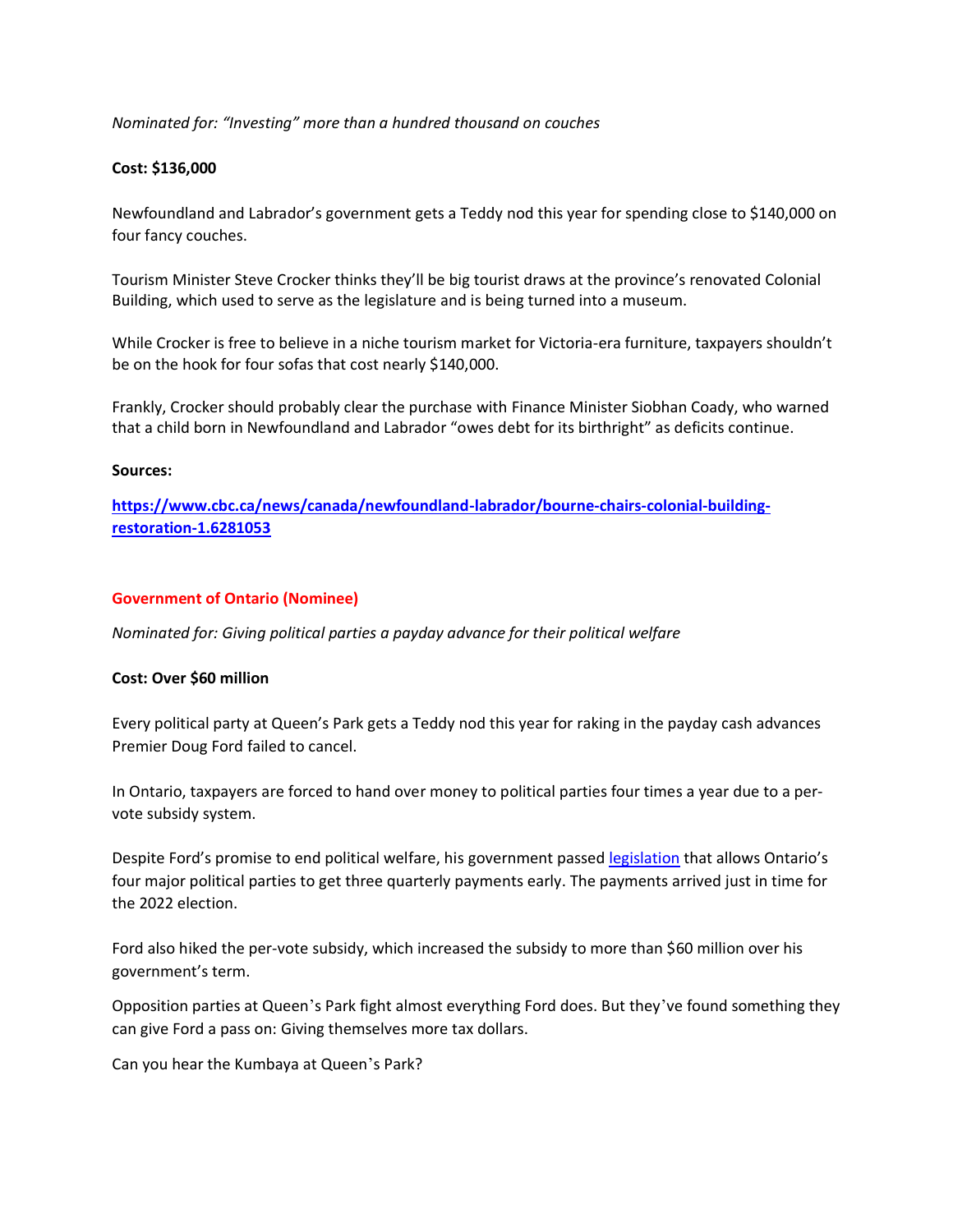#### **Sources:**

**[https://www.taxpayer.com/newsroom/ontario%E2%80%99s-political-parties-take-a-big-payday](https://www.taxpayer.com/newsroom/ontario%E2%80%99s-political-parties-take-a-big-payday-advance)[advance](https://www.taxpayer.com/newsroom/ontario%E2%80%99s-political-parties-take-a-big-payday-advance)**

### **Loto-Québec (Nominee)**

*Nominated for: Spending millions on overtime while casinos were closed* 

### **Cost: \$1.9 million**

This nominee exemplifies government employees' unrelenting commitment to being paid overtime.

Loto-Québec somehow managed to spend nearly \$2 million in overtime in 2020-21, despite casinos and gambling halls being closed for nine months due to COVID-19.

Even though casinos were closed, the government employees at Loto-Québec claimed nearly 43,000 hours of overtime.

Loto-Québec teaches us an important life lesson: just because no one is at the BlackJack table, it doesn't mean you stop dealing.

Now, that's commitment.

#### **Sources**

**[https://www.journaldemontreal.com/2021/06/01/pas-de-casinos-mais-des-heures-supplementaires](https://www.journaldemontreal.com/2021/06/01/pas-de-casinos-mais-des-heures-supplementaires-chez-loto-quebec)[chez-loto-quebec](https://www.journaldemontreal.com/2021/06/01/pas-de-casinos-mais-des-heures-supplementaires-chez-loto-quebec)**

## **Municipal**

## **Sukh Gill, former chief administrative officer at the Thompson-Nicola Regional District (Winner)**

*Nominated for: Wasting taxpayers' money on a champagne room and jewelry* 

#### **Cost: More than \$500,000**

The winner of the Teddy this year knew how to party and expensed \$500,000 over five years on fancy meals, jewelry for staff and a champagne room.

No, it's not a rockstar or a pro athlete. This was a bureaucrat at the Thompson-Nicola Regional District.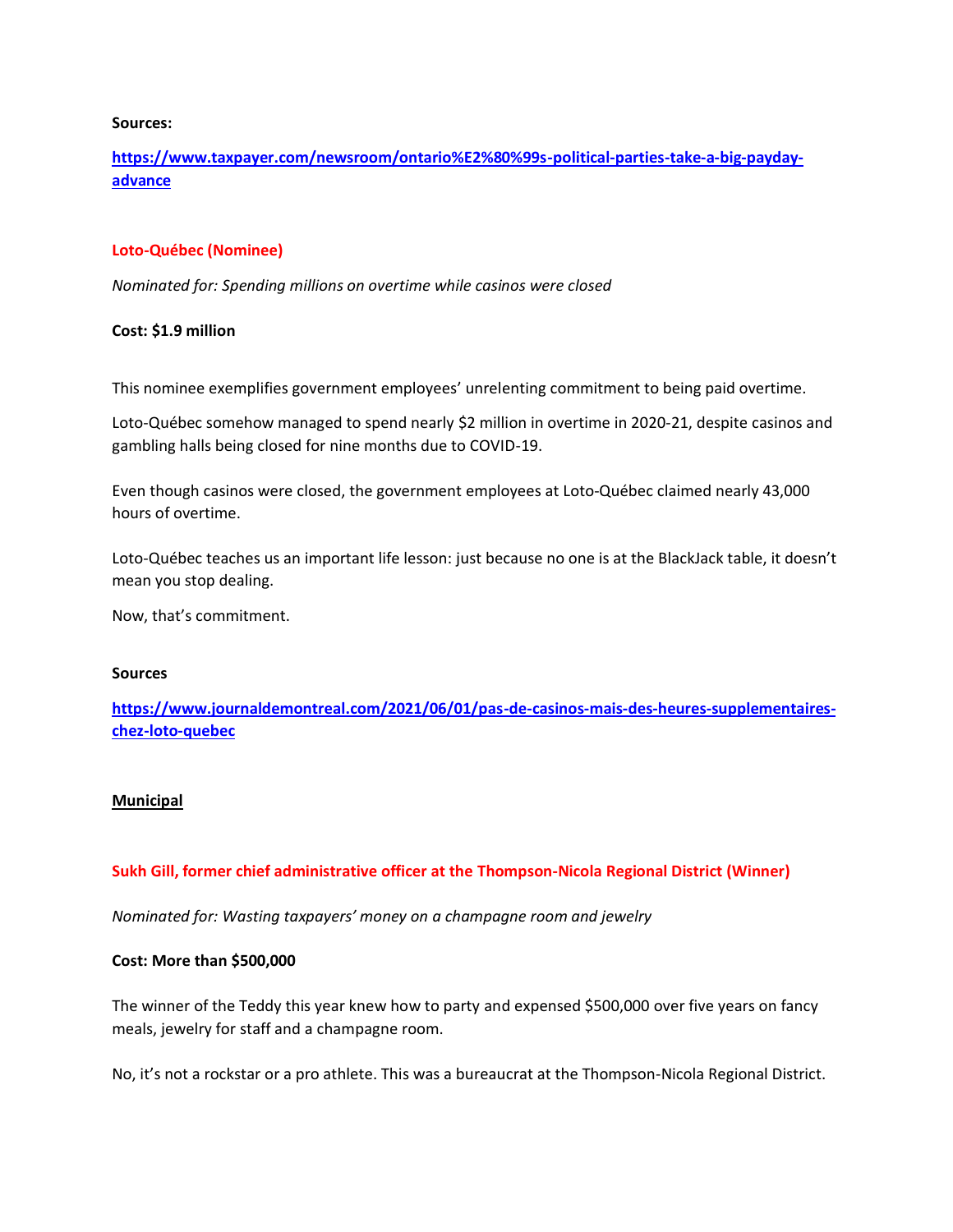The story about the odd spending at the TNRD was first broken by Kamloops This Week. The paper had pulled pages and pages of spending by the district's former chief administrative officer, Sukh Gill, after he left under unclear circumstances in February of 2020.

The district's own forensic audit criticized its financial rules and a sweeping set of changes were recommended.

Gill himself didn't participate in the probe and got to keep his \$500,000-severance package.

# **Sources:**

**[https://www.kamloopsthisweek.com/local-news/tnrd-forensic-audit-report-released-and-contains-](https://www.kamloopsthisweek.com/local-news/tnrd-forensic-audit-report-released-and-contains-69-pages-worth-of-information-4989465)[69-pages-worth-of-information-4989465](https://www.kamloopsthisweek.com/local-news/tnrd-forensic-audit-report-released-and-contains-69-pages-worth-of-information-4989465)**

**[https://www.taxpayer.com/newsroom/audit-reveals-shocking-spending-at-thompson-nicola](https://www.taxpayer.com/newsroom/audit-reveals-shocking-spending-at-thompson-nicola-regional-district)[regional-district](https://www.taxpayer.com/newsroom/audit-reveals-shocking-spending-at-thompson-nicola-regional-district)**

**<https://infotel.ca/newsitem/no-consequences-for-former-cao-after-tnrd-investigations/it88711>**

# **Winnipeg City Hall (Nominee)**

*Nominated for: Spending \$260,000 on fake Christmas tree enhancements.*

## **Cost: \$260,000**

Winnipeg spent hundreds of thousands of taxpayers' money on Christmas tree enhancements.

Winnipeg's municipal government forked out just over \$40,000 to get an artificial and reusable tree to stand in front of City Hall.

While the fake evergreen was getting the job done, Mayor Brian Bowman's office couldn't help but spend another \$152,000 in 2021 on a 22-foot extension, along with over \$82,000 on new decorations and a new tree stand that cost more than \$25,000.

City councillor Shawn Nason questioned whether City Hall was suffering from "tree envy."

## **Sources:**

**[https://winnipegsun.com/news/news-news/tree-envy-city-halls-new-50-foot-christmas-tree-cost-a](https://winnipegsun.com/news/news-news/tree-envy-city-halls-new-50-foot-christmas-tree-cost-a-pretty-penny)[pretty-penny](https://winnipegsun.com/news/news-news/tree-envy-city-halls-new-50-foot-christmas-tree-cost-a-pretty-penny)**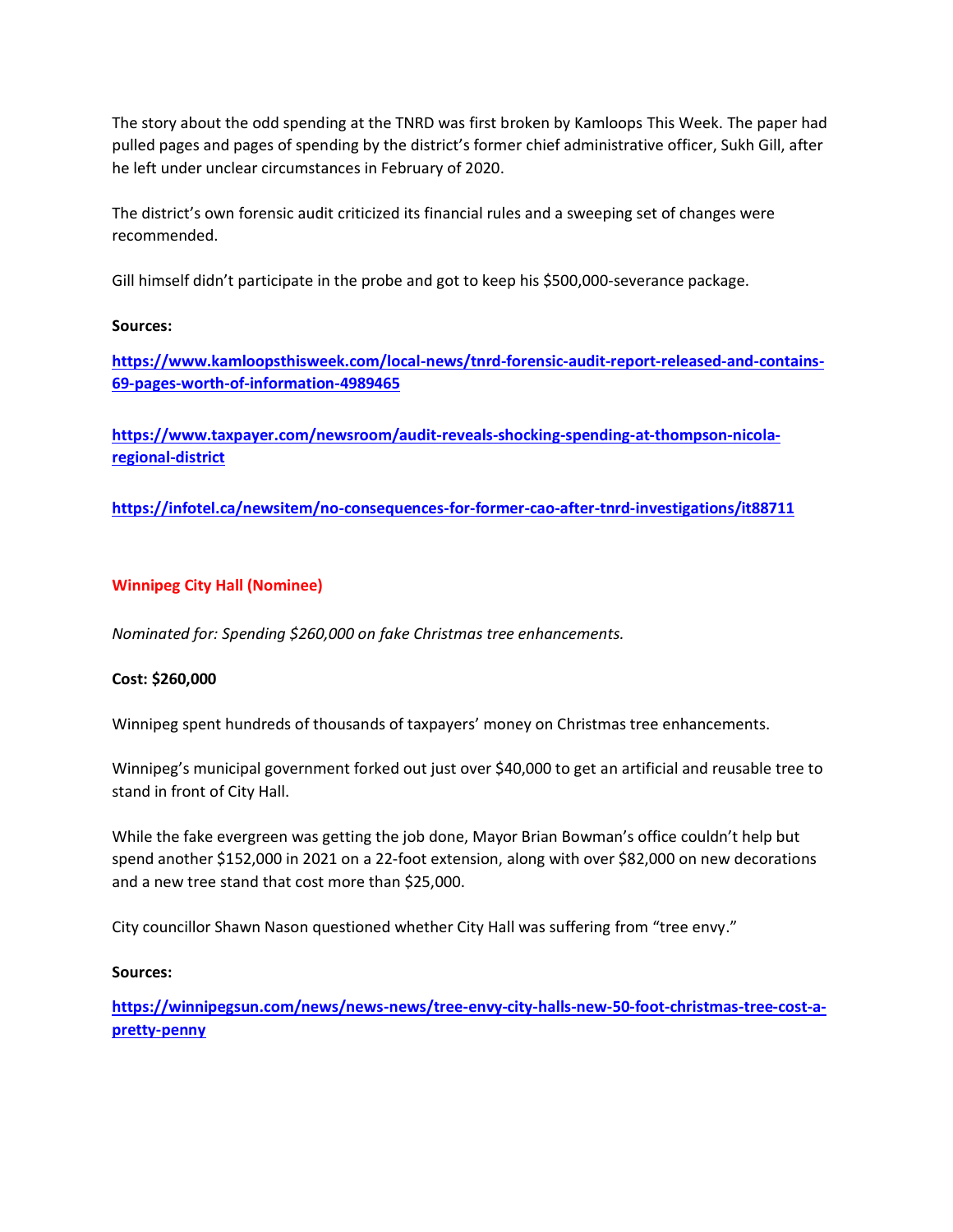# **City of Ottawa (Nominee)**

### *Nominated for: Giving a \$2.9 million tax break to a Porsche dealership*

### **Cost: \$2.9 million**

Of all the things a city can subsidize, you'd think a luxury sports car dealership would be low on the list.

But not in Ottawa, where the city government has earned its Teddy nomination after it decided to hand over \$2.9 million in tax breaks to a local Porsche dealership.

The money comes through a city program aimed at revitalizing a struggling main street in Ottawa.

As Postmedia's Jesse Kline pointed out, the money went to a two-story Porsche dealership on top of an existing Audi dealership, that's on the same site as a Maserati dealership, and just SIX HUNDRED METERS from the company's existing Porsche dealership.

Seriously, it's a nine minute walk.

Rumour is Lamborghini and Rolls Royce are feeling left out.

#### **Sources:**

**<https://www.taxpayer.com/newsroom/watson-pulls-a-reverse-robin-hood-with-porsche-handout>**

**[https://www.taxpayer.com/newsroom/taxpayers-tell-city-of-ottawa-to-cancel-porsche-dealership](https://www.taxpayer.com/newsroom/taxpayers-tell-city-of-ottawa-to-cancel-porsche-dealership-subsidy)[subsidy](https://www.taxpayer.com/newsroom/taxpayers-tell-city-of-ottawa-to-cancel-porsche-dealership-subsidy)**

**[https://www.taxpayer.com/newsroom/porsche-grant-shows-ottawa-city-council-is-living-on](https://www.taxpayer.com/newsroom/porsche-grant-shows-ottawa-city-council-is-living-on-another-planet)[another-planet](https://www.taxpayer.com/newsroom/porsche-grant-shows-ottawa-city-council-is-living-on-another-planet)**

**[https://nationalpost.com/opinion/jesse-kline-ottawas-entirely-unnecessary-2-9-million-tax-break](https://nationalpost.com/opinion/jesse-kline-ottawas-entirely-unnecessary-2-9-million-tax-break-for-thriving-porshe-dealer)[for-thriving-porshe-dealer](https://nationalpost.com/opinion/jesse-kline-ottawas-entirely-unnecessary-2-9-million-tax-break-for-thriving-porshe-dealer)**

#### **Edmonton City Hall (Nominee)**

*Nominated for: Years of delays for its Metro Line LRT.*

**Cost: At least \$33 million**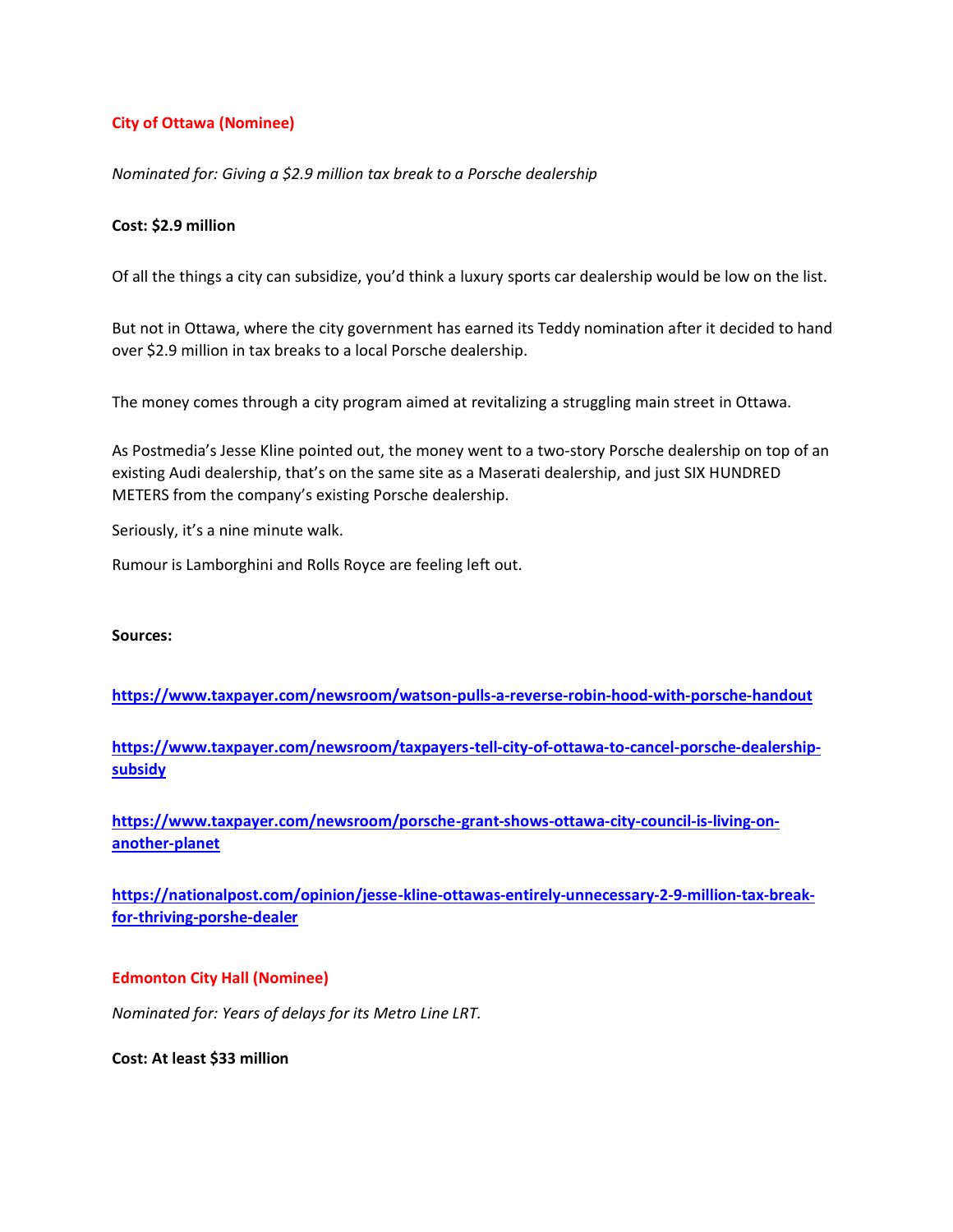The next municipal nominee is the Edmonton LRT's Metro Line, which has experienced years of delays after the city took a failed gamble on a new signaling system.

The Metro Line was supposed to be a shiny new expansion of the city's light rail network, and was supposed to be open in April 2014. However, a new signaling system started to malfunction.

Eventually, the city had to hire a new company to get the signaling system working properly.

By March of 2021, the line was fully operational. The total price tag was at least \$63 million, but \$33 million went to the company with the faulty signalling system. The city has been trying to recover the money it paid to the original company through the courts.

### **Sources:**

**[https://edmontonjournal.com/news/local-news/edmonton-metro-line-lrt-operating-on-complete](https://edmontonjournal.com/news/local-news/edmonton-metro-line-lrt-operating-on-complete-signalling-system-after-seven-year-delay)[signalling-system-after-seven-year-delay](https://edmontonjournal.com/news/local-news/edmonton-metro-line-lrt-operating-on-complete-signalling-system-after-seven-year-delay)**

# **City of Vancouver (Nominee)**

*Nominated for: Spending \$645,000 on an outdoor washroom.*

## **Cost: \$645,000**

This nominee is literally flushing taxpayers' money down the toilet.

The city of Vancouver is spending \$645,000 on an outdoor public washroom.

Postmedia reported the prefabricated toilet, built by an Oregon-based company called Portland Loo, only costs \$150,000. The rest of the money will pay for sanitary and water connections into the park, and structural pad installation and landscaping.

A similar facility is being installed in Prince George, but it is only costing that city \$200,000.

The city of Vancouver needs to come clean on why its lavish loo costs so much more than Prince George's outdoor washroom.

#### **Sources:**

**[https://www.westernstandard.news/news/vancouver-taxpayers-splash-out-645-000-for-lavish](https://www.westernstandard.news/news/vancouver-taxpayers-splash-out-645-000-for-lavish-loo/article_ee93dad1-6fd7-50ee-ad5d-b6be2735b550.html)[loo/article\\_ee93dad1-6fd7-50ee-ad5d-b6be2735b550.html](https://www.westernstandard.news/news/vancouver-taxpayers-splash-out-645-000-for-lavish-loo/article_ee93dad1-6fd7-50ee-ad5d-b6be2735b550.html)**

## **2022 Lifetime Achievement Award winner: Canadian climate delegations**

*Nominated for: Increasing emissions and the taxpayer tab at climate delegations.*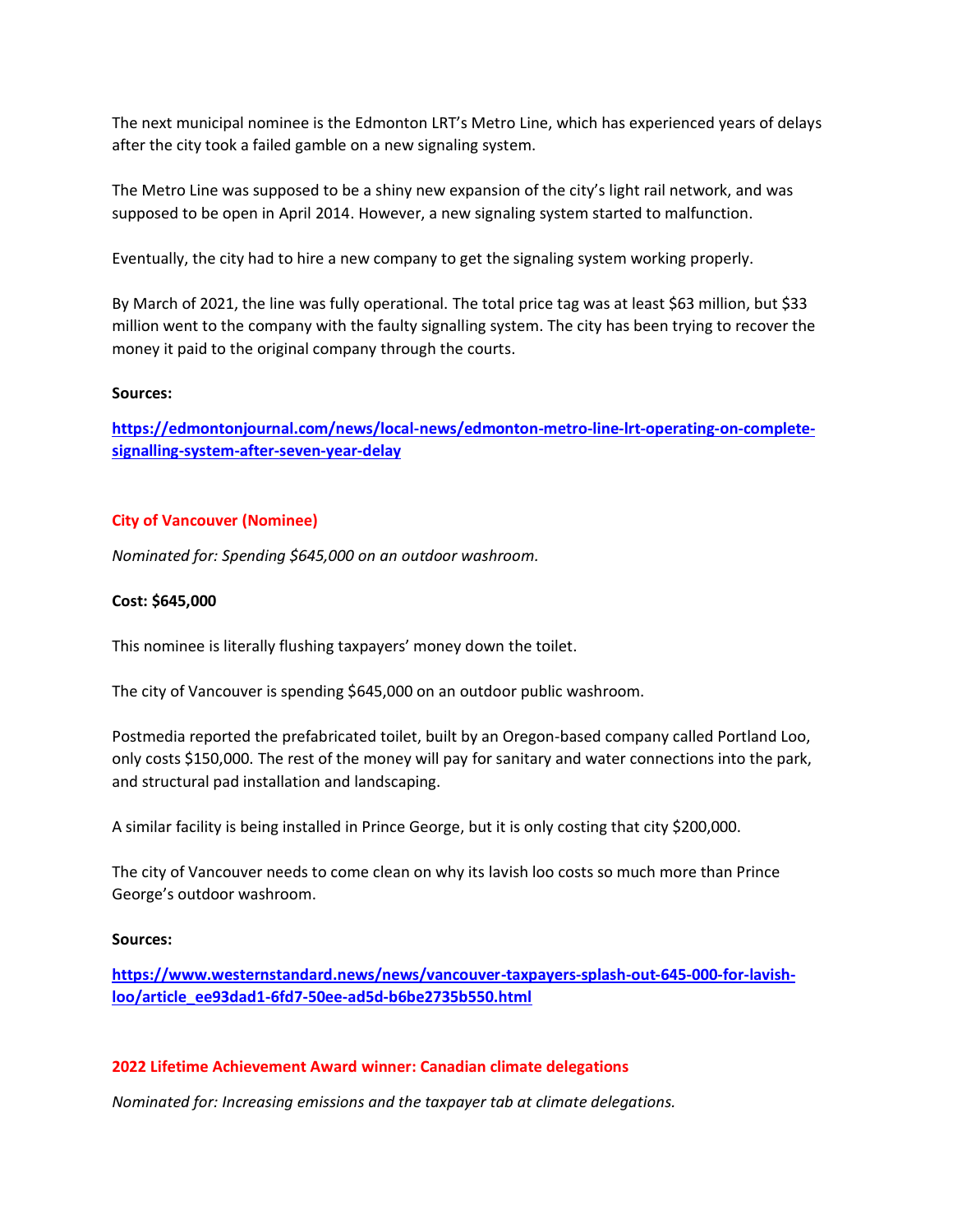### **Cost: More than \$1 million**

The Lifetime Achievement is our most prestigious award.

Past recipients have included everyone from premiers and prime ministers to Bev Oda and Bombardier.

Last year, we gave it to Public Services and Procurement Canada for the Phoenix payroll fiasco.

This year, the lucky winners are the hordes of political staff, bureaucrats and press secretaries who received taxpayer-funded trips to the United Nations climate change conference.

Canada sent oversized delegations to the two most recent UN climate conferences. We sent the largest delegation of any G7 nation to COP26 last year, with a total of 276 delegates flying to the Glasgow conference.

That was more than the host delegation from the United Kingdom. The UK managed with only 227 delegates, the Americans sent 133 and the efficient Germans sent 120. It's hard to imagine why it takes more than two Canadian delegates to do the work of one American or German delegate.

Other highlights include Finance Minister Chrystia Freeland staying in Edinburgh instead of Glasgow for her two-day visit to the conference.

The 86 km distance between the two cities resulted in a \$3,000 luxury chauffeur bill to get Freeland back and forth to the Glasgow event, along with Deputy Minister of Finance [Michael Sabia,](https://www.taxpayer.com/media/A-2021-00560%20Release%20Package%20Sabia%20(Watermarked).pdf) then-policy director [Leslie Church](https://www.taxpayer.com/media/A-2021-00559%20Release%20package%20Church%20(Watermarked).pdf) and [Bronwen Jervis,](https://www.taxpayer.com/media/A-2021-00565%20Release%20package%20Jervis%20(Watermarked).pdf) a senior communications advisor.

Even if rooms in Glasgow were full, it's hard to imagine that a deputy prime minister of a G7 country couldn't pull rank. Forcing some bureaucrats to zoom in rather than fly to Scotland could've freed up some rooms for Freeland.

And Freeland didn't have to bill taxpayers \$3,000 for a luxury chauffeur service because first class train tickets between Glasgow and Edinburg were much cheaper and faster.

The 2021 conference costs more than \$1 million.

In 2019, Canada sent the second largest G20 delegation to COP25 in Madrid, Spain. That cost taxpayers \$683,278.

Canada's COP26 delegation is less efficient than a 1970's 4X4 truck pulling a camper up a hill. It's less efficient than the American or German models.

With higher emissions and taxpayer costs, Canada's climate delegations are a worthy recipient of this year's Life Time Achievement Award for government waste.

## **Sources:**

**[https://www.taxpayer.com/newsroom/freeland-stays-in-wrong-city-for-climate-conference,-drops](https://www.taxpayer.com/newsroom/freeland-stays-in-wrong-city-for-climate-conference,-drops-over-3,000-on-luxury-chauffer-service)[over-3,000-on-luxury-chauffer-service](https://www.taxpayer.com/newsroom/freeland-stays-in-wrong-city-for-climate-conference,-drops-over-3,000-on-luxury-chauffer-service)**

**<https://tnc.news/2021/11/03/canada-sent-most-delegates-to-cop26-out-of-g7-nations/>**